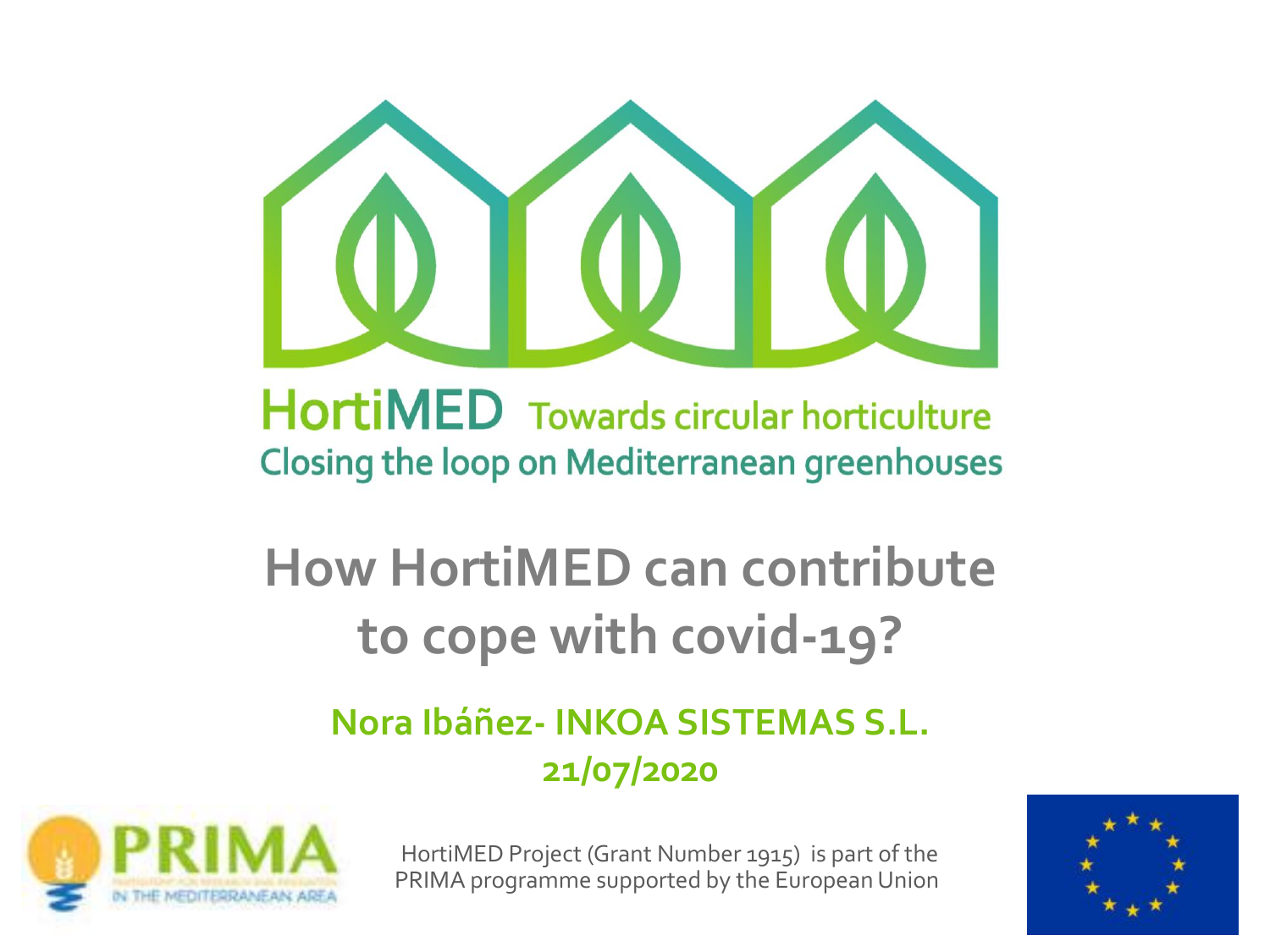

**Overall objective:** To provide the Mediterranean horticultural community with **innovative tools to enable resource efficient year round greenhouse cultivation** by harnessing the potential of both simple and advanced technologies for **smart nutrient, irrigation & climate control, and integrated pest management** taking into account their feasibility and cost-effectiveness at individual greenhouse level.

HortiMED aims to **improve resource efficiency & increase circularity in Mediterranean greenhouses** through:

- 1. Novel tools assisting farmers to improve greenhouse management by integrating sensors, smart algorithms, efficient control procedures and incorporating valuable farmers' experience through Artificial Intelligence-AI techniques into **an easy to use Decision Support System-DSS**
- 2. Agro-ecological technologies and services, namely **aquaponics and bio-based pest control**, to further improve the sustainability of Mediterranean horticultural systems



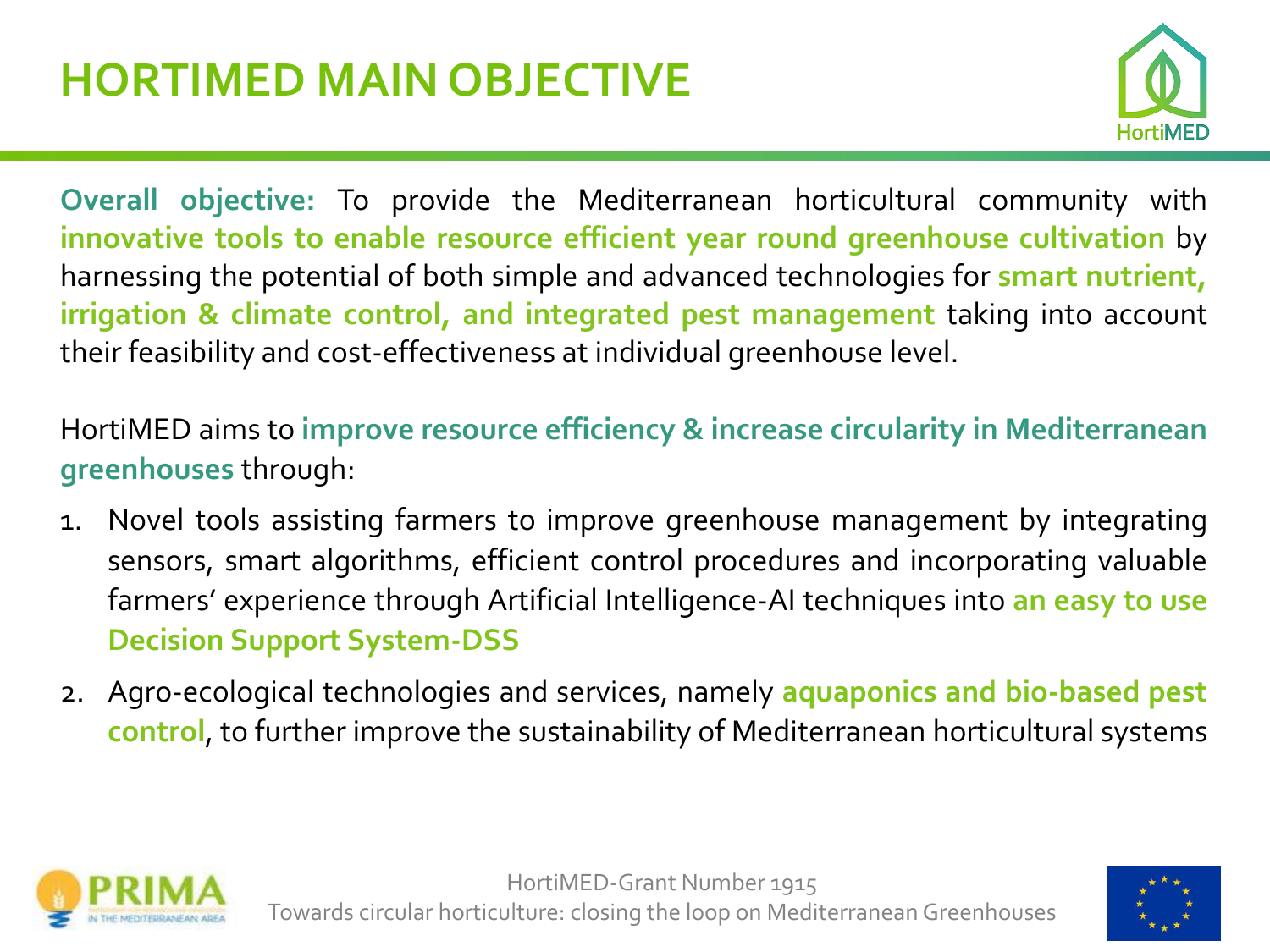## **HORTIMED-ADDED VALUE / INNOVATIONS**





#### **INNOVATIVE AI-POWERED DSS**

**# Hybrid models** that combine dynamic modelling with AI techniques for the intelligent determination of set points

**# Multilayer hierarchical control architecture** to deal with the different time scales of greenhouse dynamics

**# Internet of Things-IoT** to integrate information from different sources

#### **INTEGRATED MULTITROPHICAQUAPONICS-IMTA**

HortiMED will **combine Integrated MultiTrophic Aquaculture** (farming of aquaculture species from different trophic levels with complementary ecosystem functions allowing one's species' uneaten feed & wastes, nutrients & by-products to be recaptured and converted into fertilizer, feed & energy for the other species) **with horticultural hydroponic production** (converting the excretion of farmed fish into high value products for plants).

#### **ENVIRONMENTALLY FRIENDLY INTEGRATED PEST MANAGEMENT Use of natural / Microbial pesticides / Biochemical pesticides**



HortiMED-Grant Number 1915 Towards circular horticulture: closing the loop on Mediterranean Greenhouses

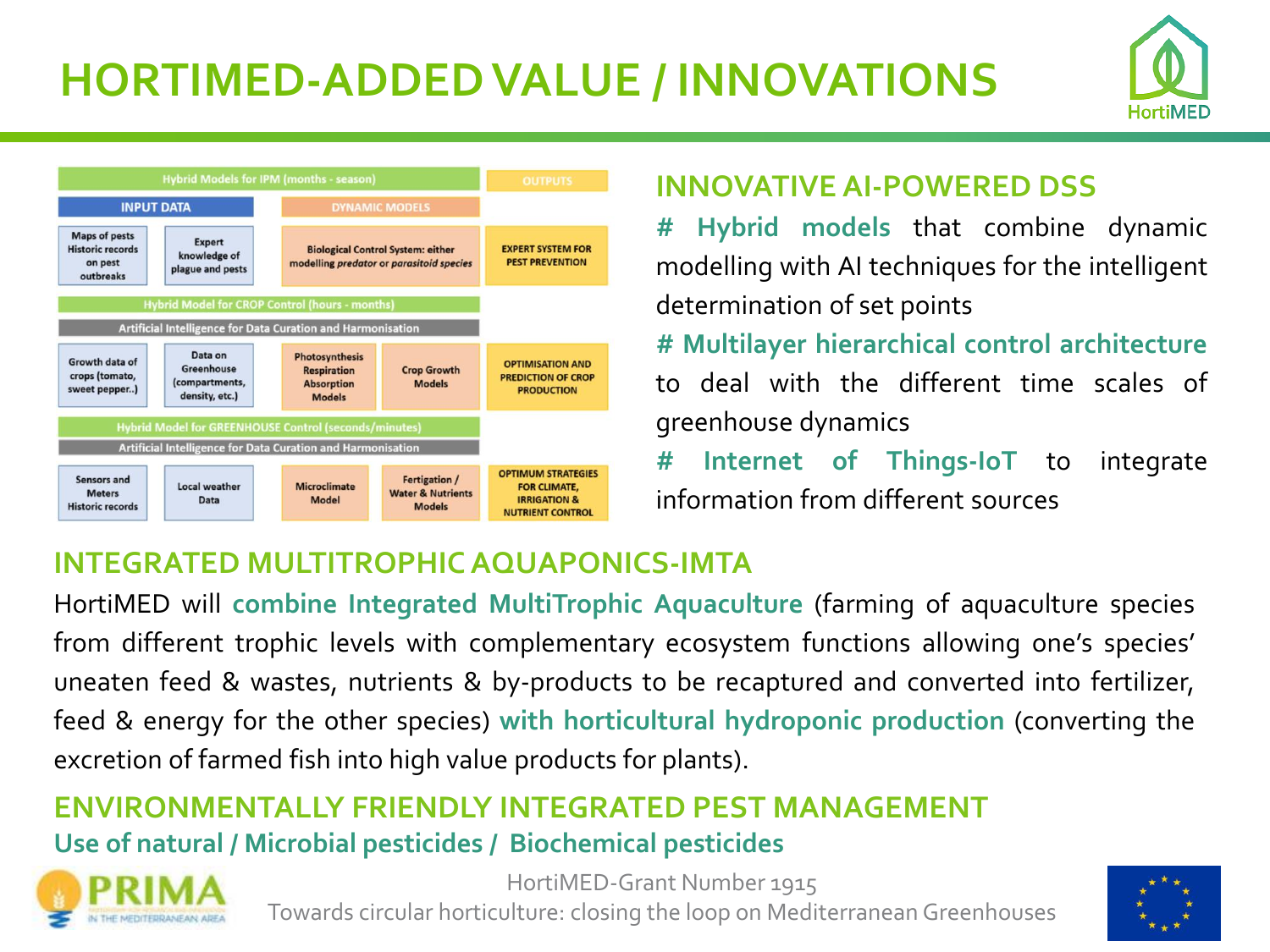## **HORTIMED: COVID-19 CRISIS**



#### **Covid-19 short-term outlook**

**Logistic bottlenecks** due to delays and disruptions to transport and logistics services

- Restricted market access / Longer transit of perishable products
- Limited access to inputs (e.g. interruptions to fertiliser production by some suppliers)
- **Labour shortages** particularly for peak seasonal labour demand or labour-intensive production**.**

#### **How HortiMED can contribute**

**1-Greenhouse automation and remote control→** HortiMED tools will contribute to **minimize the need of physical visits to the greenhouse** by allowing remote access and operation of key greenhouse daily operations (irrigation, climate management and fertilization).

**2-Harvest yield prediction** → HortiMED will implement AI to forecast harvest yield allowing to **better plan labour force** requirements and **logistics for improved & faster market access**.

**3-Resource efficiency & aquaponics →** HortiMED approach based on **resource efficiency & circularity will minimize the dependency on agro inputs**. HortiMED will combine hydroponic with IMTA, based on the farming of aquaculture species from different trophic levels with complementary ecosystem functions allowing one's species' uneaten feed & wastes, nutrients & by-products to be recaptured and converted into fertilizer, feed & energy for the other species.